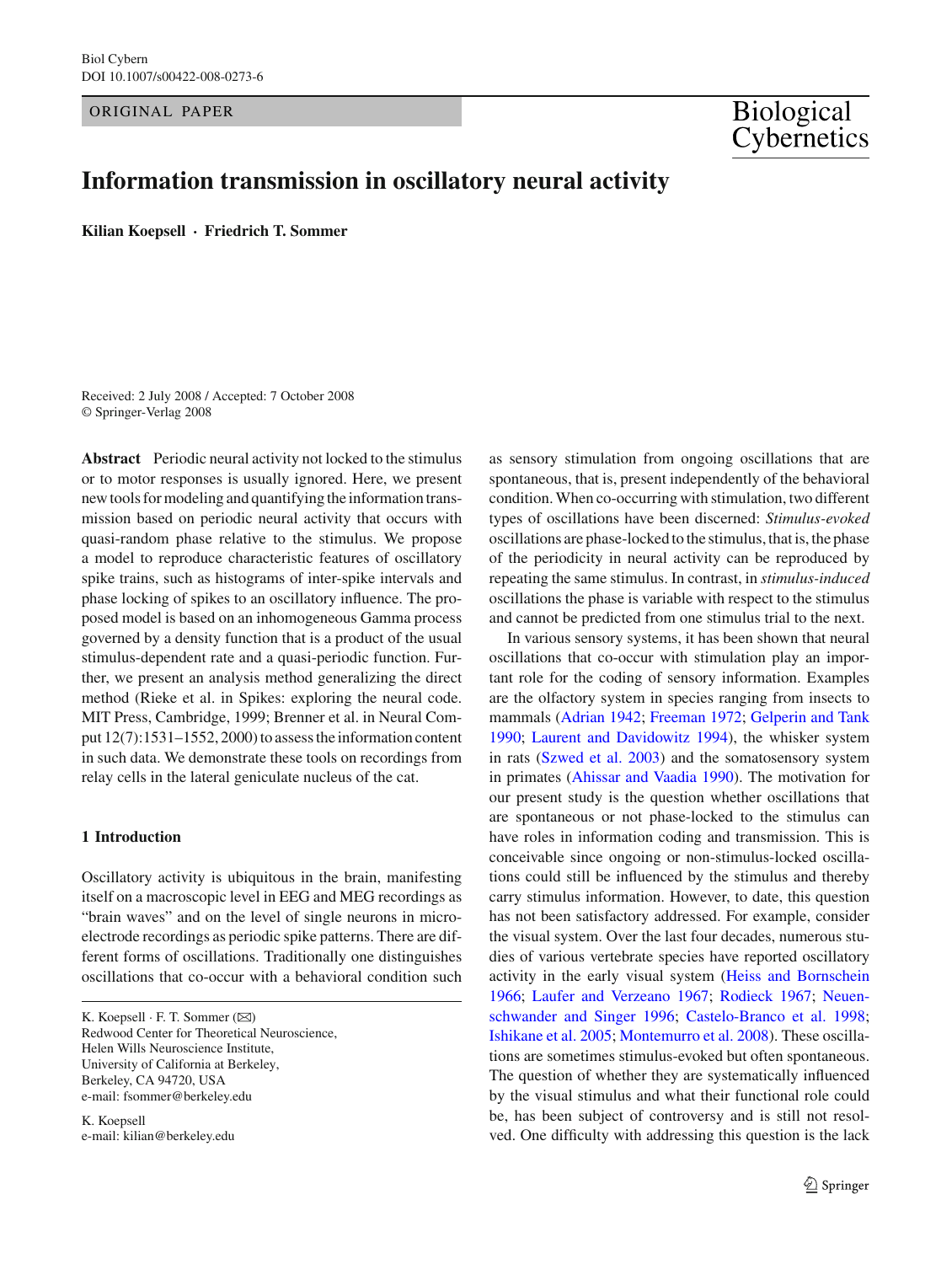of applicable models and analysis tools. To fill this gap, we propose two new theoretical tools for studying the function of oscillatory activity: a spiking neuron model that reproduces the characteristic statistical properties of oscillatory neurons and a method to quantify the information of oscillatory spike trains even in the absence of stimulus-locking.

One possibility how ongoing oscillations can be used to convey stimulus information is in phase coding schemes, in which relative phases encode information. A prominent example is phase coding of spatial location by place cells in rat hippocampus. The spike phase relative to theta oscillations in the EEG encodes additional information about the location of the rat [\(OKeefe](#page-13-9) and Recce [1993](#page-13-9)). Another example for phase coding was reported in the visual system. [\(Neuenschwander](#page-13-6) and Singer [1996](#page-13-6)) have found that spatially extended light stimuli can synchronize the ongoing oscillatory activities in retinal ganglion cells and that this synchronization is transmitted by LGN neurons. Information encoded in phases of ongoing oscillations in synaptic input could be used by neurons in various ways: it could be recoded, transformed, or, like in the LGN cells mentioned, it could simply be preserved in the spike train and thus be used to transmit information to the next processing stage downstream. Here we concentrate on investigating the role of ongoing oscillations in information transmission by asking how a neuron's spike train can capture the phase of an oscillatory trend in its synaptic input. The methods we will describe are general in that they examine a necessary condition that observed ongoing oscillations can have a role in transmitting information, independent of the coding scheme and of knowing what information is transmitted.

Specifically, our aim is to model and measure how information in oscillation phases can be transmitted by a single neuron and how this transmission can coexist with information transmission utilizing spike rate. As will be shown in a model, the two information channels do not interfere and can be used to *multiplex* information if the oscillations are on a faster time scale than the rate modulations. Further, we introduce a method to quantify the additional information encoded in the second channel. If this additional information is insignificant, the role in information transmission can be ruled out. Importantly, however, a positive result hints at a functional role of the ongoing oscillations and encourages further investigations addressing what specific coding scheme is employed and what stimulus information is encoded. Thus, our method is a first step in assessing the functional significance of ongoing oscillations and it can be applied, even if it is unknown what kind of information is encoded.

We applied our new tools to recordings from relay cells in the lateral geniculate nucleus (LGN) of cat from the lab of Judith Hirsch, USC. Whole-cell recordings in vivo were used to record retinal *excitatory postsynaptic potentials (EPSPs)* and the spikes they evoke in response to naturalistic stimuli

(movie sequences of 30 s length). Cluster analysis of the intracellular signal allowed us to label excitatory synaptic inputs (EPSPs) in the intracellular signal and to separate these from spikes (for detailed methods of experiments and clustering, see [Wang](#page-13-10) et al. [\(2007\)](#page-13-10) and [Koepsell](#page-13-11) et al. [\(2008](#page-13-11))). Thus, the data we use in this paper consist of pairs of spike trains for each geniculate relay cell, the train of spikes produced by the relay cell and the train of presynaptic spikes produced in the retinal ganglion cell(s) projecting to the relay cell. Our method reveals additional information that is not captured in the classical rate-coding paradigm. Remarkably, the amount of additional information is commensurate with the rate-coded information and can in some cases even surmount it.

The paper is outlined as follows: To make the text selfcontained, Sect. 2 briefly revisits point process models for spike trains. In Sect. [3,](#page-2-0) a model is presented for reproducing the periodicity observed in measured neural spike trains. In Sect. [4,](#page-5-0) an information theoretical approach is described to measure information in oscillatory activity. In Sect. [5,](#page-7-0) we fit the parameters of the model to reliably reproduce the properties of periodic spike trains from cells recorded in LGN. Furthermore, we quantify the information rates in spike trains with oscillations. Finally, in Section 6 we discuss possible interpretations of the results from the information theoretic analysis regarding potential computational functions of the oscillations in retina and LGN.

### **2 Point process models for spike trains**

In this section, we review the use of point processes in order to model a sequence of action potentials orspikes. Each spike is an impulse of about one millisecond duration with a stereotyped shape [\(Hodgkin](#page-13-12) and Huxley [1952](#page-13-12)). Thus, we can characterize the activity of a neuron by its *spike train*, the set of time points  $\{t_1, t_2, \ldots, t_n\}$  at which the spikes occur.

#### 2.1 Homogeneous point processes

The simplest case is when spikes are described as homogeneous Poisson processes, that is, point processes that occur independently with a probability density or rate  $\lambda$  that is constant in time. If the time axis is divided into small bins d*t*, the probability of a spike in any of the time bins is λd*t*. The observation of an inter-event interval  $\tau_i = t_i - t_{i-1}$ relies on the conjunction of a spike occurring in the time bin at *ti* and the "survival" of a preceding empty interval of length  $\tau_i$ . The survival probability of the spike-free interval is given by the joint probability that neither of its  $\tau_i/dt - 1$ time bins contains a spike. Thus, the probability of an interspike interval is given by the product of probabilities of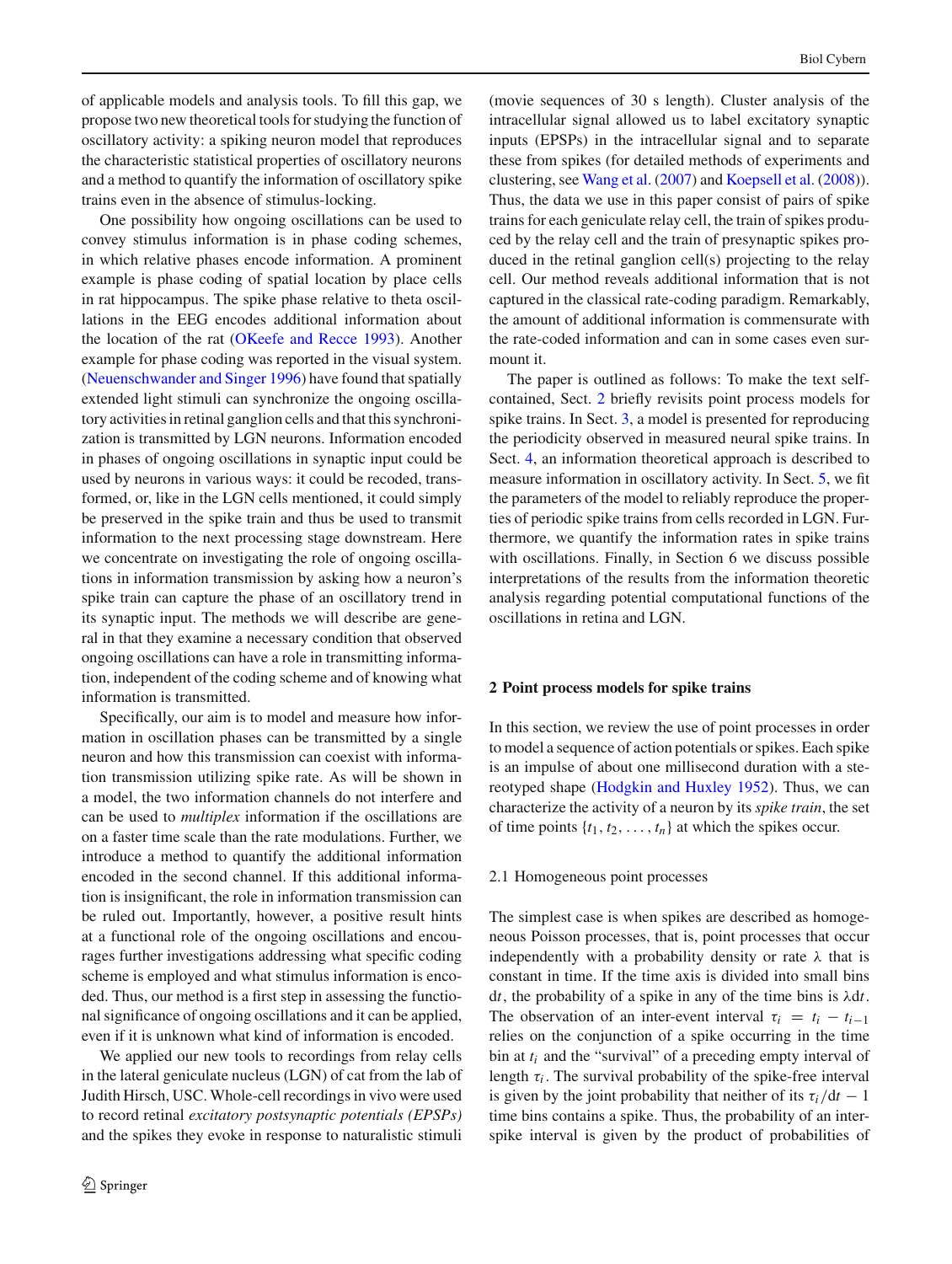$\tau_i/dt$  independent events, which can be approximated by the *exponential distribution*

$$
p(\tau_i)dt = \lambda dt (1 - \lambda dt)^{\tau_i/dt - 1} \approx \lambda e^{-\lambda \tau_i} dt.
$$
 (1)

This approximation is valid for  $\lambda dt \ll 1$  and  $\tau_i/dt \gg 1$  and becomes exact for  $dt \to 0$ .

One can also compute the interval distribution between event pairs in a train of independent spikes that are not directly consecutive but have *k*−1 spikes in between, which leads to the *Gamma distribution* with shape parameter *k*

<span id="page-2-1"></span>
$$
p(\tau)dt = \lambda dt \frac{(\lambda \tau)^{k-1}}{(k-1)!} (1 - \lambda dt)^{\tau/dt - k} \approx \frac{\lambda^k \tau^{k-1} e^{-\lambda \tau}}{\Gamma(k)} dt,
$$
\n(2)

where  $\Gamma(k)$  is the Gamma function. If the shape factor in the Gamma distribution is an integer, it is an *Erlang distribution*. Note that the Gamma distribution describes the interval density in a subsampled Poisson process consisting of every *k*-th spike. Therefore, the Gamma distribution for  $k = 1$  reduces to the exponential distribution. However, as *k* becomeslarger than one, the shape of the distribution changes qualitatively: Whereas the exponential distribution decreases monotonically with increasing interval size, the Gamma distribution for  $k > 1$  is maximal for a certain intermediate interval length.

It has been known for some time that the Gamma distribution matches inter-spike-interval (ISI) distributions of real spike trains in response to stationary stimuli much better than a [exponential](#page-13-14) distribution [\(Kuffler](#page-13-13) et al. [1957;](#page-13-13) Perkel et al. [1967](#page-13-14)). Further, it has been shown that the Erlang probability density describes the ISI distribution of a non-leaky stochastic integrate and fire model with a fixed threshold that is driven by excitatory Poisson inputs with constant rate [\(Tuckwell](#page-13-15) [1988\)](#page-13-15). However, one should add that the absence of short intervals in real spike trains is caused by the neuronal refractory period, a short-lived history effect that prevents a spike from being generated briefly after another spike. For the sake of simplicity we will resort in the reminder to the use of Gamma distributions although explicit modeling of the refractory period should yield subtle differences. For example, the Gamma process eliminates leading and trailing spikes of short intervals with equal probability whereas modeling the refractory period should preferentially remove, or suppress, the trailing spike.

#### 2.2 Inhomogeneous Gamma process

Whereas the spike rate of the homogeneous point process is constant, the firing rate of a neuron is generally a function of time,  $\lambda(t)$ . Changes in firing rate reflect changes in the stimulus, as well as other time dependent influences on the neuron. Rate changes that are systematic and reproducible are informative for understanding what the neuronal activity is encoding. Equation (2) can be generalized to describe the probability density of the inhomogeneous Gamma process [\(Barbieri](#page-12-4) et al. [2001](#page-12-4))

<span id="page-2-2"></span>
$$
p_t(\tau) = \frac{k\lambda(t+\tau)}{\Gamma(k)} \left( k \int\limits_t^{t+\tau} \lambda(u) \mathrm{d}u \right)^{k-1} \times \exp\left( -k \int\limits_t^{t+\tau} \lambda(u) \mathrm{d}u \right), \tag{3}
$$

where  $p_t(\tau)$  is the probability of a spike interval  $\tau$  given that the last spike was at time *t*. To model an actual spike train, the function  $\lambda(t)$  has to be estimated. In principle, this can be done by low-pass filtering of the raw spike train. However, on single spike trains this estimate is noisy and thus it is hard to separate systematic rate changes from estimation errors and noise fluctuations. In the next section we describe experimental designs and methods for using Eq.  $(3)$  to model spike trains that are not only influenced by a time-dependent stimulus but also by an oscillatory trend.

## <span id="page-2-0"></span>**3 Modeling systematic structure in spike trains**

Here, we model two different types of systematic structure in spike trains, stimulus-locked rate changes and autocorrelative structure such as periodicities in the firing rate. Both structures can be superimposed in inhomogeneous spike trains, and both can potentially contribute to the neural code.

<span id="page-2-3"></span>3.1 Modeling spike trains with stimulus-dependent rate modulation

To track systematic rate changes  $\lambda_s(t)$  that are locked to the stimulus  $s(t)$ , one typically chooses experimental designs with repetitions of the same stimulus. Then one can average the spike train over stimulus repeats to form the *post-stimulus time histogram (PSTH)*,*r*(*t*). Using optimization techniques, such as adaptive kernel estimation [\(Richmond](#page-13-16) et al. [1990](#page-13-16)), one can find the best parameters for the low-pass filter to estimate  $\lambda_s(t)$  from the PSTH  $r(t)$ . For a given number of repeats, the power of  $\lambda_s(t)$  and the inter-trial variability can be estimated as described in Sahani and [Linden](#page-13-17) [\(2003\)](#page-13-17).

To model a spike train with stimulus-locked rate modulation one first has to estimate the trial-averaged rate  $\lambda_s(t)$ from the PSTH and the mean rate  $\bar{\lambda}_s = 1/T \int_0^T \lambda_s(u) \, du$ . Next, the time is rescaled with

$$
t' = \bar{\lambda}_s^{-1} \int_0^t \lambda_s(u) \mathrm{d}u \tag{4}
$$

in order to obtain a constant rate  $\lambda = 1$  [\(Brown](#page-12-5) et al. [2002](#page-12-5)). Finally, the rescaled distribution of inter-spike intervals from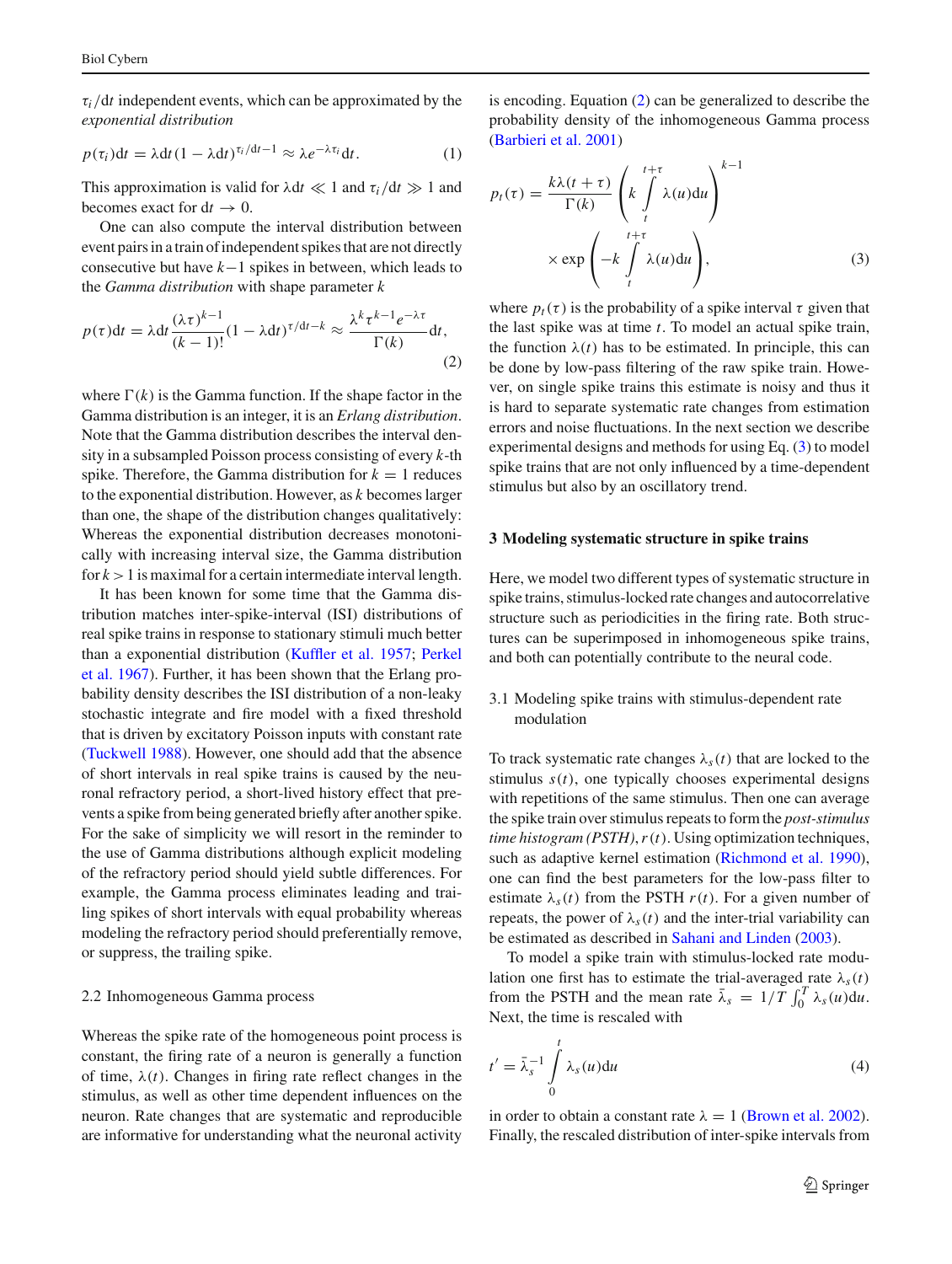<span id="page-3-2"></span>**Fig. 1** Spike interval distribution, autocorrelation histogram and spike power spectrum for an oscillatory LGN cell. **a** Inter-spike-interval (*ISI*) distribution (*top panel*) and autocorrelation histogram (*bottom panel*) of one example LGN cell ( $f = 56.6$  Hz,  $OS = 39.3$ . **b** Spectral power for spikes (*continuous line*) and EPSPs (*dashed line*) of an example cell (same cell as in **a**)

<span id="page-3-0"></span>**Fig. 2** Timing of retinogeniculate EPSPs and thalamic spikes recorded intracellularly from a single relay cell during the presentation of natural movies. **a** Rasters of timings of EPSPs for 7 repeats of a natural movie clip. *Inset*: Morlet wavelet used to compute the analytical signal in **b**. **b** Real part of the analytical signal computed by band-pass filtering of the EPSP train (*blue curve*) and timings of LGN spikes (*red markers*)



the experiment can be fitted by a homogeneous Gamma distribution [\(2\)](#page-2-1) with fixed rate  $\lambda = 1$  [\(Kuffler](#page-13-13) et al. [1957](#page-13-13)). The shape parameter  $k$  is determined from the moments (mean  $\bar{\tau}$  and variance  $\sigma_{\tau}^2$ ) of the empirical rescaled ISI distribution as:  $k = \bar{\tau}/\sigma_{\tau}^2$ , see [Barlow](#page-12-6) et al. [\(1957\)](#page-12-6) and [Barbieri](#page-12-4) et al. [\(2001](#page-12-4)).

## 3.2 Modeling oscillatory rate modulation

Stimulus-locked oscillatory structure is preserved by trial averaging and therefore directly reflected in the PSTH. Thus, the oscillatory spike rate can be obtained from trial averaging and used to model the spike train, just as described in the previous subsection. However, neural oscillations that are not stimulus-locked have to be modeled differently since they average out across multiple stimulus repetitions and are therefore not captured in the PSTH. In the reminder we describe how to detect and quantify such oscillations and ultimately, how to model the spike trains.

## <span id="page-3-1"></span>*3.2.1 Detecting and quantifying oscillations*

Neural oscillations have been assessed in the time domain based on autocorrelograms and ISI histograms. If stable oscillations are present, a modulated autocorrelogram reflects the periodic structure and also the ISI histogram becomes multi-peaked (Heiss and Bornschein [1966](#page-13-18); Ogawa et al. 1966; [Munemori](#page-13-19) et al. [1984](#page-13-19); [Castelo-Branco](#page-12-3) et al. [1998\)](#page-12-3). Alternatively, spectral methods have been developed. Because spectral power estimates based on the plain Fourier transform of spike trains are quite noisy, multi-taper methods have been applied to improve the accuracy of detecting and characterizing peaks in the power spectrum [\(Jarvis](#page-13-20) and Mitra [2001](#page-13-20)). Recently, the *oscillation score (OS)* has been proposed which exploits structure in time and [frequency](#page-13-21) domain (Muresan et al. [2008\)](#page-13-21). To compute the oscillation score, the autocorrelogram is first filtered and the central peak is removed (since it is not indicative of oscillatory structure). Next, the result is Fourier transformed and the peak frequency is detected in the spectrum. Finally, the oscillation score is defined as the ratio between peak height and baseline in the spectrum. The oscillation score is a reliable indicator for oscillatory trends because it is insensitive to confounding factors, such as refractory effects and bursts.

Figure 1 displays autocorrelograms and ISI histograms for relay cells of the lateral geniculate nucleus of the cat during visual stimulation with natural stimuli. As one can see, for this cell the oscillations are prominent according to either of the described criteria. The timings of synaptic inputs (EPSPs) of this cell are shown in Fig. 2a together with the spikes they evoke (Fig. 2b). The cell belongs to a subset of relay cells in the LGN with oscillatory spike trains that otherwise behave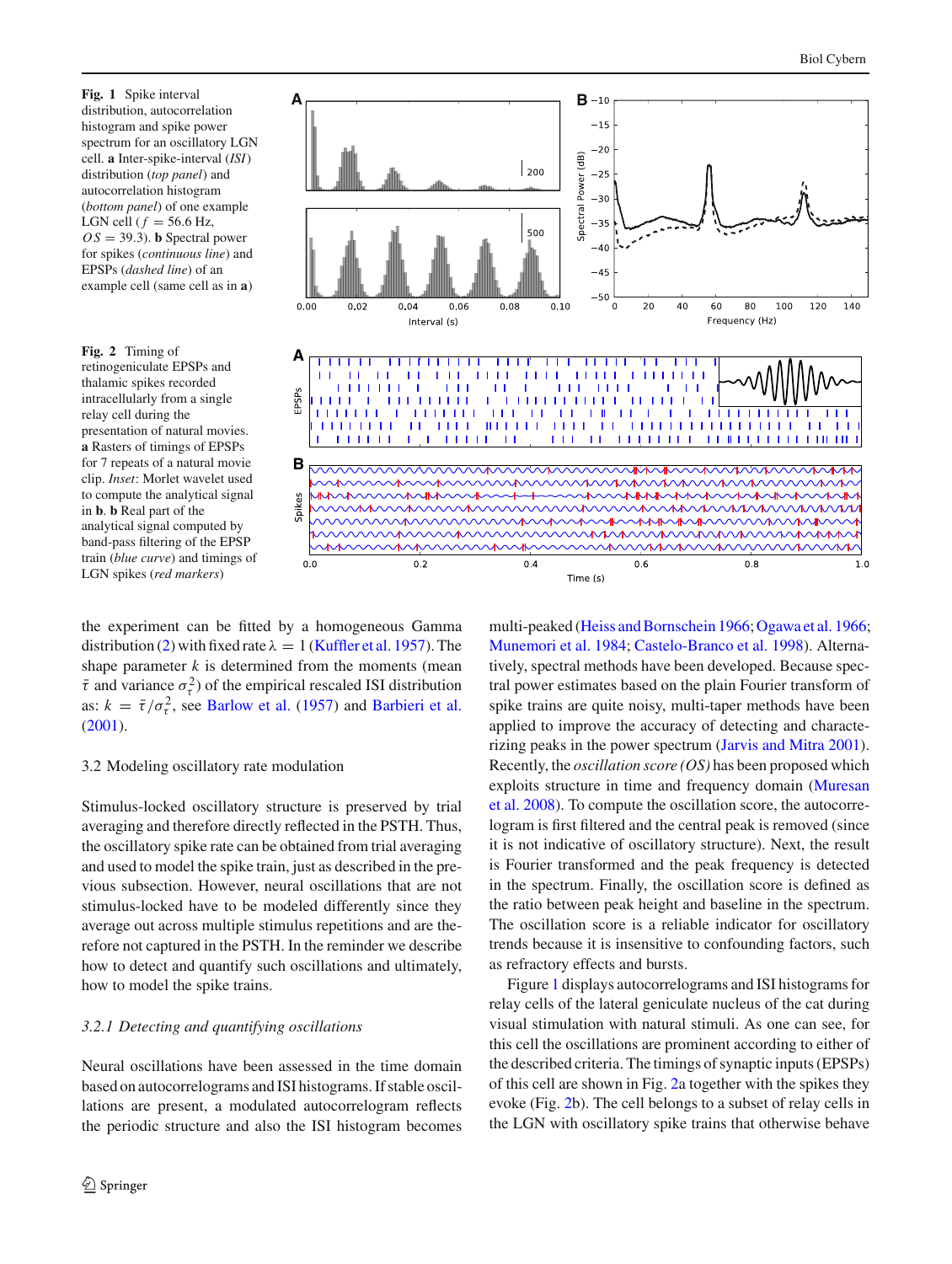

<span id="page-4-0"></span>**Fig. 3** Phase distribution of spikes and ISI distributions after time rescaling. **a** Phase distribution of spikes with respect to oscillation extracted from the EPSP train (*top panel*) and Shift predictor–phase distribution of spikes with respect to oscillation extracted from EPSP

train from other trial (*bottom panel*). **b** ISI distribution rescaled by stimulus-influenced rate λ*<sup>s</sup>* (*top panel*) and ISI distribution rescaled by the modulated rate used in the QPG model [\(11\)](#page-5-1) (*bottom panel*)

quite regularly, having the usual center-surround receptive fields and refractory periods of about one millisecond (see upper panels), see [Koepsell](#page-13-11) et al. [\(2008\)](#page-13-11) for more details.

#### <span id="page-4-1"></span>*3.2.2 Estimating oscillation amplitude and phase*

To model the periodic structure of the spike train induced by afferent inputs to the neuron, the instantaneous oscillation phase in the input has to be estimated for each point in time (see Fig. [2\)](#page-3-0). For LGN cells it known that the synaptic inputs can exhibit periodicity originating from the retina (Heiss and [Bornschein](#page-13-3) [1966](#page-13-3); [Ogawa](#page-13-18) et al. [1966](#page-13-18); [Rodieck](#page-13-5) [1967;](#page-13-5) [Castelo-Branco](#page-12-3) et al. [1998](#page-12-3)). The LGN recordings we analyze here are in vivo whole-cell recordings and we can extract the train of EPSPs—the input spike train—from the measured membrane potential.

To determine the instantaneous phase of the input oscillation of an LGN cell we compute the complex analytic signal of the input spike train (EPSPs)

$$
A(t) = A_0(t) \exp(i\phi(t))
$$
\n(5)

by convolving the EPSP train with a complex Morlet wavelet (inset of Fig. [2a](#page-3-0))

$$
w(t, f) = Ce^{2\pi i f t} e^{-t^2/2\sigma_t^2}
$$
 (6)

centered at a frequency *f* with temporal width  $\sigma_t$  and normalization factor C. The amplitude  $A_0$  of the analytic signal corresponds to the local power in the frequency band centered at *f* with bandwidth  $\sigma_f = 1/(2\pi \sigma_t)$ .

The angle  $\phi(t)$  of the analytic signal defines the instantaneous phase of the input oscillation. To assess the influence of the input oscillation on the LGN spike train, we measure how the spikes are distributed over the phase of the input oscillation (see Fig. [2b](#page-3-0)). The top panel in Fig. 3a shows that

the resulting phase histogram is peaked, that is, the spikes are more likely to occur at a certain phase in the input oscillation. If one uses the input phase from another trial to form the phase histogram of spikes (shift predictor), the resulting histogram shown in the bottom panel of Fig. 3a is flat, indicating that the input oscillation is not locked to the stimulus. To determine the optimal frequency for this analysis we used the frequency determined from the oscillation score measurement (see Sect. [3.2.1\)](#page-3-1). To quantify the spike locking to the input oscillation, the phase histogram is fitted with a von Mises (or cyclic Gaussian) distribution

$$
M(\phi|\kappa,\mu) = e^{\kappa \cos(\phi-\mu)} / (2\pi I_0(\kappa)).\tag{7}
$$

The mean phase  $\mu$  is computed from circular mean of the spike phase distribution

<span id="page-4-2"></span>
$$
\langle e^{i\phi} \rangle = \frac{1}{N} \sum_{n=1}^{N} e^{i\phi(t_n)} = r e^{i\mu}.
$$
 (8)

The concentration parameter  $\kappa$  is obtained by numerical solution of the equation

<span id="page-4-3"></span>
$$
I_1(\kappa)/I_0(\kappa) = r,\t\t(9)
$$

where  $I_0$  and  $I_1$  are the modified Bessel functions of zeroth and first order. The concentration parameter  $\kappa$  is a measure of phase locking; the phase distribution becomes uniform for  $\kappa \to 0$  and approaches a Gaussian distribution with variance  $\sigma^2 = 1/\kappa$  for large  $\kappa$ , see inset in Fig. 3a. The phase concentration is often characterized by the circular variance

<span id="page-4-4"></span>
$$
var(\phi) := \langle |e^{i\phi}|^2 \rangle - |\langle e^{i\phi} \rangle|^2 \tag{10}
$$

which assumes values between zero and one. The circular variance is related to the concentration parameter  $\kappa$  by  $var(\phi) = 1 - I_1(\kappa)^2 / I_0(\kappa)^2$ . The von Mises Distribution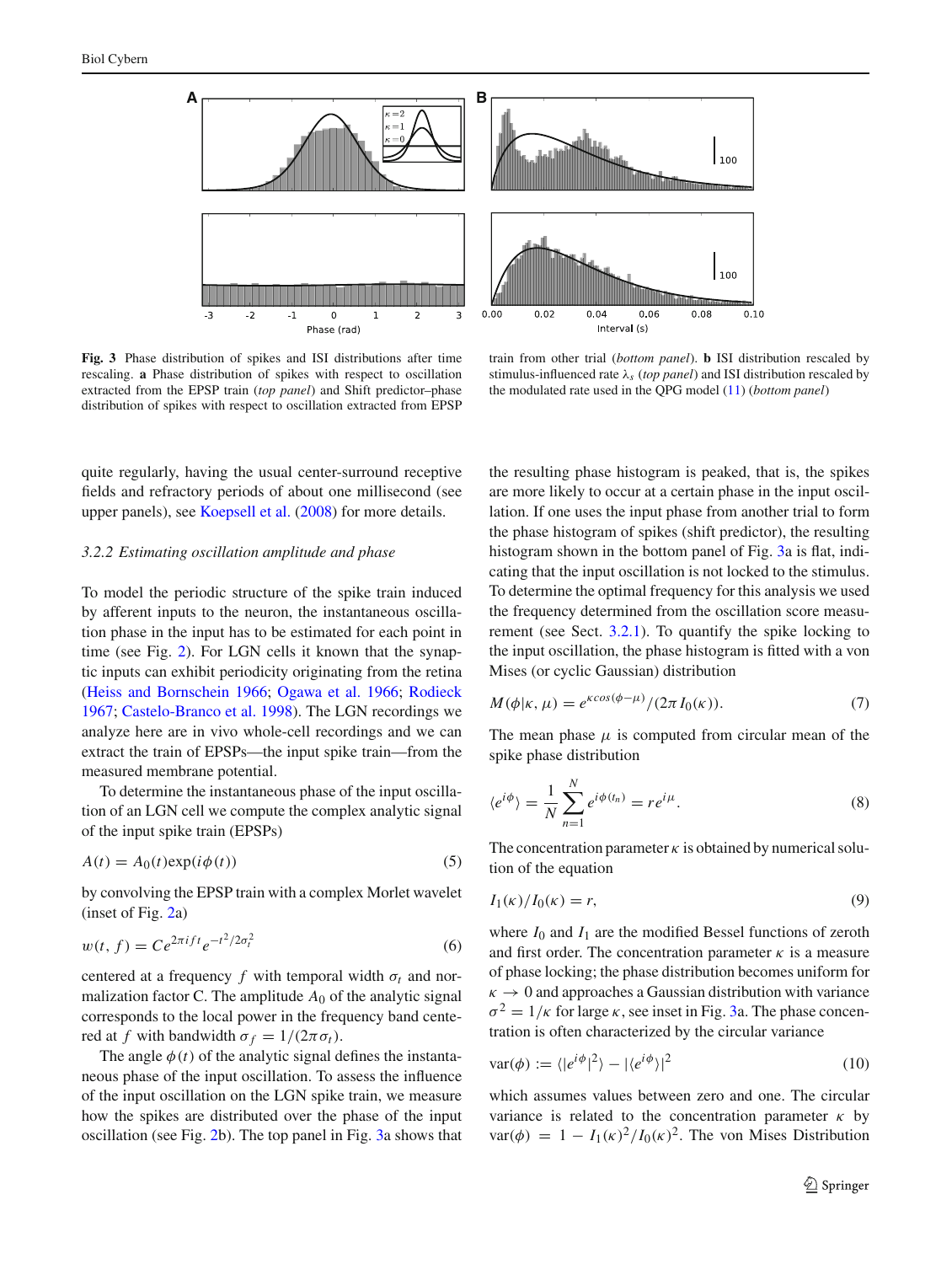<span id="page-5-2"></span>**Fig. 4** Quasi-periodic Gamma (*QPG*) model and simulated data. **a** Schematics of quasi-periodic gamma model. **b** ISI distribution (*top panel*) and autocorrelation histogram (*bottom panel*). **c** Phase histogram of spikes with respect to oscillatory trend. The simulations of **b** and **c** use parameters fitted to the cell shown in Figs. [1](#page-3-2) and [3](#page-4-0)



 $M(\phi|\kappa,\mu)$  is the maximum entropy distribution for a given circular mean and variance.

#### *3.2.3 The quasi-periodic gamma model*

To understand the effect of the combination of stimulusdependent rate modulation and the influence of input oscillations that are not locked to the stimulus, we devised a simple model to include both effects, the quasi-periodic gamma (QPG) model (Fig. 4a). It describes spike generation by an inhomogeneous Gamma process [\(3\)](#page-2-2) with a factorial instantaneous rate  $\lambda(t)$  given by the product

<span id="page-5-1"></span>
$$
\lambda(t) = 2\pi \lambda_s(t) M(\phi(t)|\kappa, \mu). \tag{11}
$$

The first factor  $\lambda_s(t)$  is the stimulus-locked rate determined as described in Sect. [3.1.](#page-2-3) The second factor is a von Mises distribution  $M(\phi(t)|\kappa,\mu)$  describing the periodic modulation that can be fit to data as described in Sect. [3.2.2.](#page-4-1) In order to get independent estimates of stimulus-locked and periodic modulations, it isimportant that the oscillations have a higher frequency than the frequency content of the stimulus-locked modulation. For LGN cells in cat these two frequency bands are well separated, since the stimulus signal rolls off at frequencies well below the ones of the observed oscillations in the gamma frequency band (40–80 Hz). In the following, we use the phase of a random band-pass signal with frequency  $f \pm \sigma_f$ . In total, the QPG model has the five free parameters:  $k, \kappa, \mu, f, \sigma_f$ . In general, however, the instantaneous phase  $\phi(t)$  of the periodic activity may be a function of the stimulus. The relations between the described QPG model and previous models will be considered in the Sect. [6.](#page-10-0)

### <span id="page-5-0"></span>**4 Information in oscillatory spike trains**

In this section we describe how the information content in oscillatory spike trains can be estimated. Various methods have been developed for estimating information rates of neural responses, e.g., [Eckhorn](#page-12-7) and Popel [\(1975](#page-12-7)) and [Rieke](#page-13-22) et al. [\(1999](#page-13-22)), for an overview, see Borst and [Theunissen](#page-12-8) [\(1999](#page-12-8)). Most of these methods depend on certain properties of the statistics of signal and noise in the stimulus as well as in the neural response, for example many models assume Gaussianity. Here, we apply the direct method which is applicable to signals with arbitrary statistics to the QPG model of Sect. 3.2.3.

### 4.1 Direct method

The direct method [\(Rieke](#page-13-22) et al. [1999;](#page-13-22) [Brenner](#page-12-9) et al. [2000\)](#page-12-9) estimates the mutual information between an event *E* in the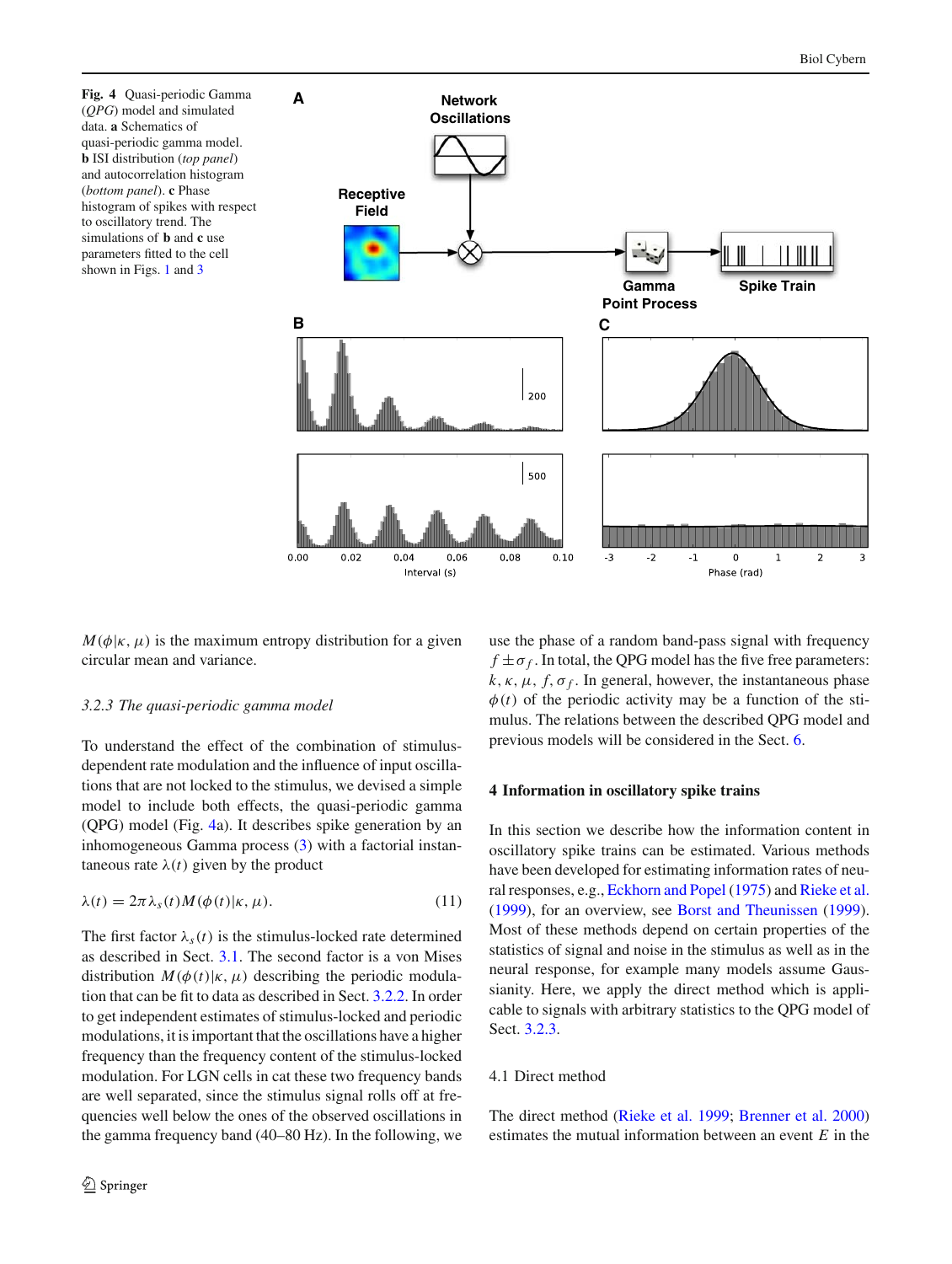<span id="page-6-3"></span>**Fig. 5** Information rates for experimental data (natural stimulus with 20 repeats). **a** Information rate as a function of the size of the time bin (*circles*). Linear extrapolation to zero bin width yields 0.50 bit/spike (*dashed line*). **b** Information rate as a function of the inverse number of repeats (*circles*). Linear extrapolation to infinite number of trials yields 0.45 bit/spike (*dashed line*)

neural response and a time-varying stimulus*s*(*t*). If the information is conveyed by single occurrences of event *E* (and not temporal patterns), the information per event is given by

<span id="page-6-1"></span>
$$
I(E; s) = S[E] - S[E|s] \text{ bit/event.}
$$
 (12)

If the distribution of event *E* is uniform during the trial  $t \in$  $(0, T)$ , that is,  $p(t) = 1/T$ , the unconditional entropy is simply  $S[E] = \log_2 T$ .  $S[E|s]$  is the conditional entropy of the event  $E$ , given a time-varying stimulus  $s(t)$ 

<span id="page-6-0"></span>
$$
S[E|s] = \sum_{s \in \{s\}} p(s) \int_{0}^{T} dt \ p(t|s) \log_2 (p(t|s))
$$
  
= 
$$
\int_{0}^{T} dt \ p(t|s) \log_2 (p(t|s))
$$
 (13)

If the stimulus is rich enough, the ensemble average over stimuli and the time average over the stimulus are equivalent [\(Brenner](#page-12-9) et al. [2000\)](#page-12-9) and thus the former can be omitted in Eq. (13).

The conditional distribution of spikes can be estimated empirically by recording neural responses to repeats of the stimulus  $s(t)$  and forming the PSTH  $r(t)$  (see Sect. [3.1\)](#page-2-3). The conditional distribution is then given as  $p$ (spike at  $t|s$ ) =  $r(t)/(T\bar{r})$ . Thus, each spike transmits the information [\(Brenner](#page-12-9) et al. [2000\)](#page-12-9)

<span id="page-6-2"></span>
$$
I(\text{spike}; s) = \frac{1}{T} \int_{0}^{T} dt \frac{r(t)}{\bar{r}} \log_2\left(\frac{r(t)}{\bar{r}}\right) \text{bit/spike.}
$$
 (14)

The accuracy of the information rate estimated for finite data depends on the bin width  $\Delta t$  used to compute the integral in Eq. (14). The estimate converges to the true entropy only asymptotically (limit of zero bin width and infinite number of trials). More specifically, narrow bin sizes with finite data lead to a pronounced overestimation of the amount of information transmitted. The circles in Fig. 5a show how for a data set with 20 trials the information is overestimated as the bin size decreases. The estimate is improved, however,

by a linear extrapolation ( $\Delta t \rightarrow 0$ ) of the values for larger bin size, Fig. 5a, dashed line. The resulting value is 0.50 bit/spike, see (see [Brenner](#page-12-9) et al. [2000](#page-12-9)). Extrapolating this result in addition to larger numbers of trials (N) also with a line  $(\Delta t, 1/N \rightarrow 0)$  yielded 0.46 bit/spike (Fig. 5b, dashed curve).

#### 4.2 The multiconditional direct method

In the following, we apply the direct method to the case of oscillations that are not locked to the stimulus. If an oscillation is present, the spike train contains information not only about the stimulus signal  $s(t)$  but also about the phase  $\phi(t)$ of the oscillatory trend. To quantify the contribution of the oscillation to the information rate, the two cases described in Sect. [1](#page-0-0) have to be treated differently; stimulus-locked oscillations and oscillations that are not locked to the stimulus. Stimulus-locked oscillations are conveyed in the PSTH and therefore Eq. (14) can be used directly to estimate the mutual information in single spikes exerted by the stimulus and the oscillatory trend.

Oscillatory trends that are not locked to the stimulus are averaged out in the PSTH. Therefore the additional information about the oscillation cannot be measured by Eq.  $(14)$ . <sup>1</sup> Here, we describe the multiconditional direct method that can measure information in oscillatory activity, even if not locked to the stimulus. We quantify the information  $I$ (spike;  $s, \phi$ ) that a spike conveys about both the stimulus  $s(t)$  and the phase  $\phi(t)$  of an oscillatory trend. Note that this is different from quantifying the stimulus information conveyed by a spike in a phase coding scheme, which would be *I*(spike,  $\phi$ ; *s*) (see Sect. [6\)](#page-10-0).

The periodic trend function can be described by an instantaneous phase  $\phi(t)$  which increases monotonically with wrap-around condition  $\phi = \phi + 2\pi$ . The phase  $\phi(t)$  is a quasi-periodic function in time with period  $P(t)$ :  $\phi(t)$  =



 $1$  But note that Eq. (14) can still be used to estimate the information in stimulus-locked rate modulation.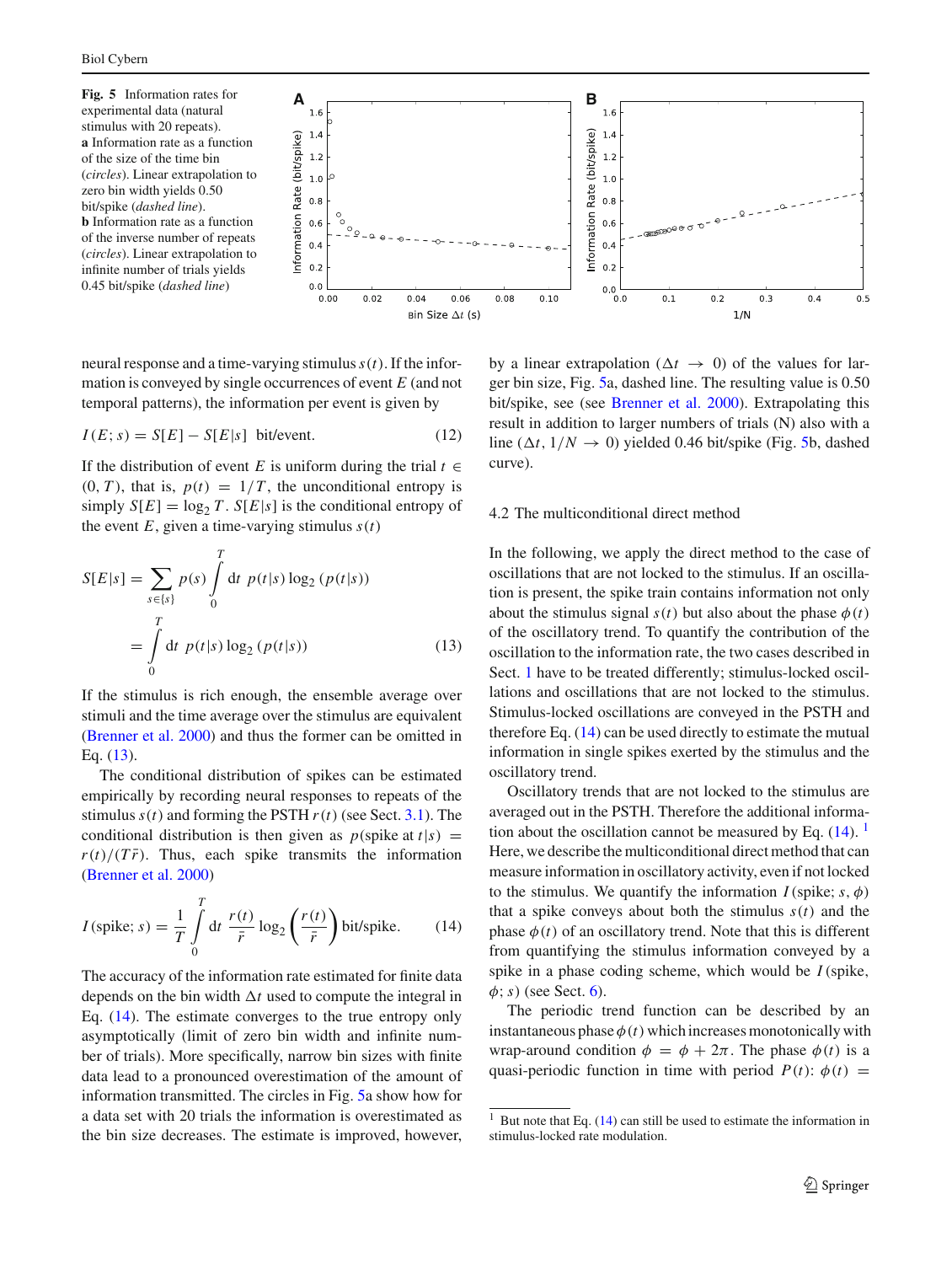$\phi(t+P(t))$ . The probability of a spike occurring at time *t* now depends on both influences, the stimulus and the oscillatory trend function. At any moment in time *t*, the joint influence is fully described by the stimulus  $s(t)$  and the current phase of the oscillatory trend  $\phi(t)$ . The conditional entropy that includes both influences can then be written

$$
S\left[p(\text{spike at }t|s,\phi)\right]
$$
  
=  $\sum_{s,\phi} p(s,\phi) \int_0^T dt \ p(t|s,\phi) \log_2 (p(t|s,\phi))$   
=  $\sum_s p(s) \sum_{\phi} p(\phi|s) \int_0^T dt \ p(t|s,\phi) \log_2 (p(t|s,\phi))$   
=  $\int_0^P d\phi \int_0^T dt \ p(t|s,\phi) \log_2 (p(t|s,\phi))$  (15)

Here the same argument applies for dropping the ensemble average over the stimuli as in Eq.  $(13)$ . In addition, we use the fact that the oscillations are not stimulus locked and therefore the instantaneous phase does not depend on the stimulus and all phases occur equally often:  $p(\phi|s) = 1/(2\pi)$ .

As before, the conditional distribution  $p(t|s, \phi)$  can be acquired empirically by recording neural responses during multiple repetitions of the stimulus  $s(t)$ . The response varies not only with the stimulus but also with the instantaneous oscillation phase  $\phi(t)$ . To capture both dependencies, an extended response histogram has to be collected. The stimulus can be parameterized by the relative stimulus time, just as in the standard PSTH. But because the oscillations are not stimulus-locked, the histogram requires a second dimension to represent the instantaneous phase  $\phi(t)$ . The extended response histogram  $r(t, \phi)$  contains the response binned by relative stimulus time  $t \in [0, T]$  and instantaneous phase  $\phi \in [0, 2\pi]$ . With proper normalization the conditional probability is given by:  $p(t|s, \phi) = r(t, \phi)/(T\bar{r})$ . The unconditional probability of a spike at time *t* is  $p(t) = 1/T$  with entropy  $S[p(t)] = \log_2 T$  as before.

Using Eq. [\(12\)](#page-6-1) the *multiconditional direct method* can be formulated: The information per spike is given as

<span id="page-7-1"></span>
$$
I(\text{spike}; s, \phi)
$$
  
=  $\frac{1}{2\pi T} \int_{0}^{2\pi} d\phi \int_{0}^{T} dt \frac{r(t, \phi)}{\bar{r}} \log_2 \left( \frac{r(t, \phi)}{\bar{r}} \right)$ bit/spike (16)

One might ask, what the maximal amount of information is that could be encoded in the spike train this way. If the stimulus-locked rate and the periodic oscillations would encode information independently, which would be optimal, their respective contribution to the right hand side of formula  $(16)$  would be additive. The contributions from the oscilla-

tions is bounded by the negative entropy of the von Mises distribution

$$
S\left[M(\phi|\kappa,\mu)\right] = \log_2\left(\frac{\exp(\kappa I_1(\kappa)/I_0(\kappa))}{2\pi I_0(\kappa)}\right). \tag{17}
$$

Thus, the upper bound of the total information rate of single spikes in oscillatory spike trains is given by

<span id="page-7-2"></span>
$$
I(\text{spike}; s, \phi) \le I(\text{spike}; s) - S[M(\phi|\kappa, \mu)] \tag{18}
$$

with the first term on the RHS obtained from [\(14\)](#page-6-2) and the second term from  $(17)$ . A deviation from this upper bound indicates mutual information between the phase and the rate signal which might be utilized for redundant encoding of information (see Sect. [6\)](#page-10-0).

#### <span id="page-7-3"></span>*4.2.1 The phase de-jittering method*

An alternative option to determine the information is a de-jittering method, proposed in [Koepsell](#page-13-11) et al. [\(2008](#page-13-11)), in order to measure the information carried by single spikes in trials with different values for the instantaneous phase  $\phi(t)$ of the oscillation in the inputs. Here, we shift the spikes by an amount corresponding to their oscillation phase  $-\phi(t)/(2\pi f)$ in order to correct for the effect of different state of the input oscillation and subsequently measure the single-spike information using the direct method [\(14\)](#page-6-2). This amounts to an oscillation-dependent rescaling of the time axis and effectively *de-jitters* the spike train.

This method relies on the fact that the stimulus-locked spike rate does not change on the time scale of the oscillations and therefore is not affected by the de-jittering. Even though thisis only an approximation, the de-jittering method gives comparable estimates to the multiconditional direct method  $(16)$  and it has the advantage that it requires much less data to be feasible.

Note that the described method of de-jittering differs from those that use the stimulus[\(Aldworth](#page-12-10) et al. [2005](#page-12-10)) or the spike train itself [\(Richmond](#page-13-16) et al. [1990](#page-13-16)).

## <span id="page-7-0"></span>**5 Model fitting and simulation experiments**

In this section, we describe how to fit the QPG model to measured data and apply it to intracellular recordings of thalamic relay cells in cat LGN. We then use the QPG model to generate different types of surrogate data for testing and comparing the information theoretic measures described in Sect. [4.](#page-5-0)

## 5.1 Fitting the QPG model to LGN recordings

We fitted the five free parameters  $(k, \kappa, \mu, f, \sigma_f)$  of the model to match the data of the cell shown in Fig. [1a](#page-3-2). Specifically,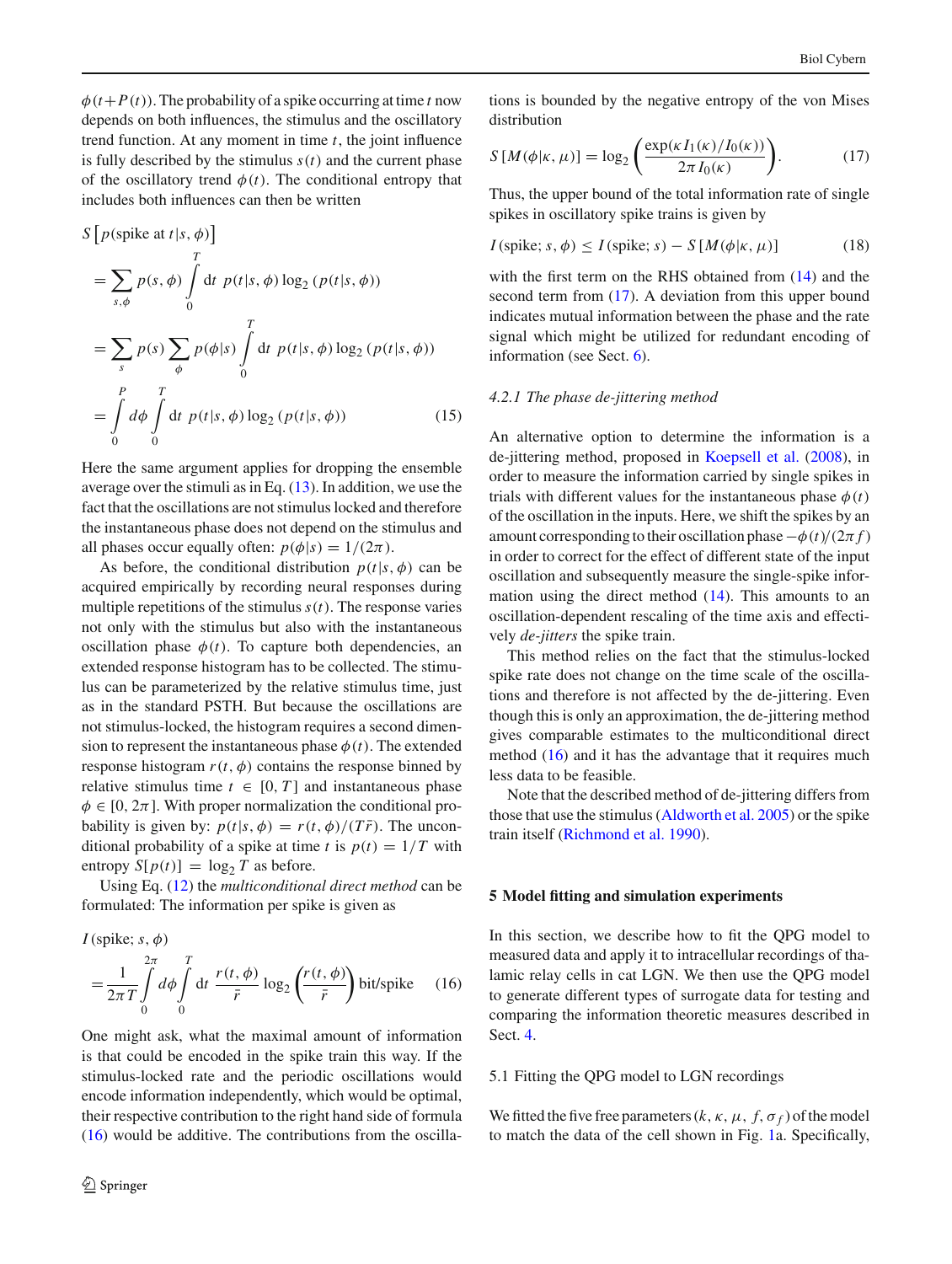frequency and bandwidth of the oscillatory component was fitted to the oscillations measured in the input (train of EPSPs), the concentration and mean of the spike phases was fitted to the experimental phase histograms and the shape factor of the Gamma distribution was optimized to match the output spike train. The center frequency of the oscillation was set to the frequency determined by the oscillation score method (see [Muresan](#page-13-21) et al. [\(2008](#page-13-21)) and Sect. [3.2.1\)](#page-3-1) and for the bandwidth we chose  $\sigma_f = 2Hz$ , corresponding to the width of the peak in the power spectrum (Fig. [1b](#page-3-2)) and a temporal width of  $\sigma_t = 80$ ms. To generate the oscillatory component, a bandpass filter with these parameters was applied to a whitenoise signal throughout the entire recording length, irrespective of stimulus onsets. Thus, the resulting phase distribution across trials was flat, as in the experimental data (Fig. [3b](#page-4-0)). The concentration parameter  $\kappa$  and the mean phase  $\mu$  were determined by fitting the von Mises distribution to the phase distribution of the spikes using Eqs. [\(8\)](#page-4-2) and [\(9\)](#page-4-3). Finally, the shape parameter *k* of the Gamma process was determined by using time rescaling [\(Brown](#page-12-5) et al. [2002](#page-12-5)) as described in Sect. [3.1](#page-2-3) (see Fig. [3b](#page-4-0)).

The QPG model reproduces the characteristics of the real data quite well. The simulated ISI histogram and autocorrelogram in Fig. [4b](#page-5-2) is very similar to the histograms from the data in Fig. [1b](#page-3-2) and also the histograms of spike phases are similar: simulated data shown in Fig. [4c](#page-5-2) and real data in Fig. [3a](#page-4-0). Another indication that the QPG model captures the measured spike train very well isthe good match between the time-rescaled ISI histogram using Eq. [\(11\)](#page-5-1) and the Gamma distribution, compare histogram and solid line in Fig. [3b](#page-4-0) (bottom panel). As a control we rescaled the ISI histogram just by  $\lambda_s$ , ignoring the oscillations. The resulting histogram is clearly not well described by a Gamma distribution, Fig. [3b](#page-4-0) (top panel).

#### 5.2 Estimation of information rates

The fitted QPG model was used to create three different types of simulated data. The *surrogate data* reflected the entire structure of the fitted experimental data, as well as the QPG model permitted. The spike trains in the surrogate data exhibited stimulus-locked modulation and an oscillatory trend that was not locked to the stimulus. Since it is very difficult to conduct in vivo recordings over long periods of time, the number of stimulus repetitions available in the real data is very limited, in our case to 20 trials. The surrogate data can be made arbitrarily large and thus they allow to study effects of data limitation. Further, surrogate data allow to estimate information measures even though the original data set would be much too small to achieve a reliable estimation.

For the purpose of comparison we also generated data sets with the QPG model that had systematic differences from the real data. The second type of simulated data used all the fit parameters reflecting the stimulus modulation and the oscillation strength of the experimental data. However, unlike in the data the oscillatory trend in the model was aligned over repeats, that is, this data set contained *stimulus-locked oscillations*. The third type of simulated data reflected only the stimulus modulation observed in the data but *no oscillatory structure*.

First we asked how the results with the standard direct method depends on the amount of data. We computed information rates with Eq.  $(14)$  for 20 trials (same number of trials as in the data) and for 500 trials from the surrogate data. Fig. 6 shows the information rates for the surrogate data in the same format as Fig. [5.](#page-6-3) The results for 20 trials (circles in Fig. 6a) exhibit a similarly strong bias for bin sizes smaller than 30 ms as is also observed for the experimental data (Fig. [5a](#page-6-3)). Using the linear extrapolation from larger bin sizes to estimate the



<span id="page-8-0"></span>**Fig. 6** Information rates for simulated data using the direct method. **a** Information rate using Eq. [\(14\)](#page-6-2) on 20 trials as a function of the size of the time bin (*circles*). Linear extrapolation to zero bin width yields 0.50 bit/spike (*dashed line*). Information estimates for simulated data without modulation gives identical results (crosses). Estimates diverge

for bin sizes below about 30*ms* due to limited data. Information estimates using 500 trials give reliable resultsforsmaller bin sizes(*crosses*). **b** Information rate using Eq. [\(14\)](#page-6-2) on 20 trials as a function of the inverse number of repeats (*circles*). Linear extrapolation to infinite number of trials yields 0.46 bit/spike (*dashed line*)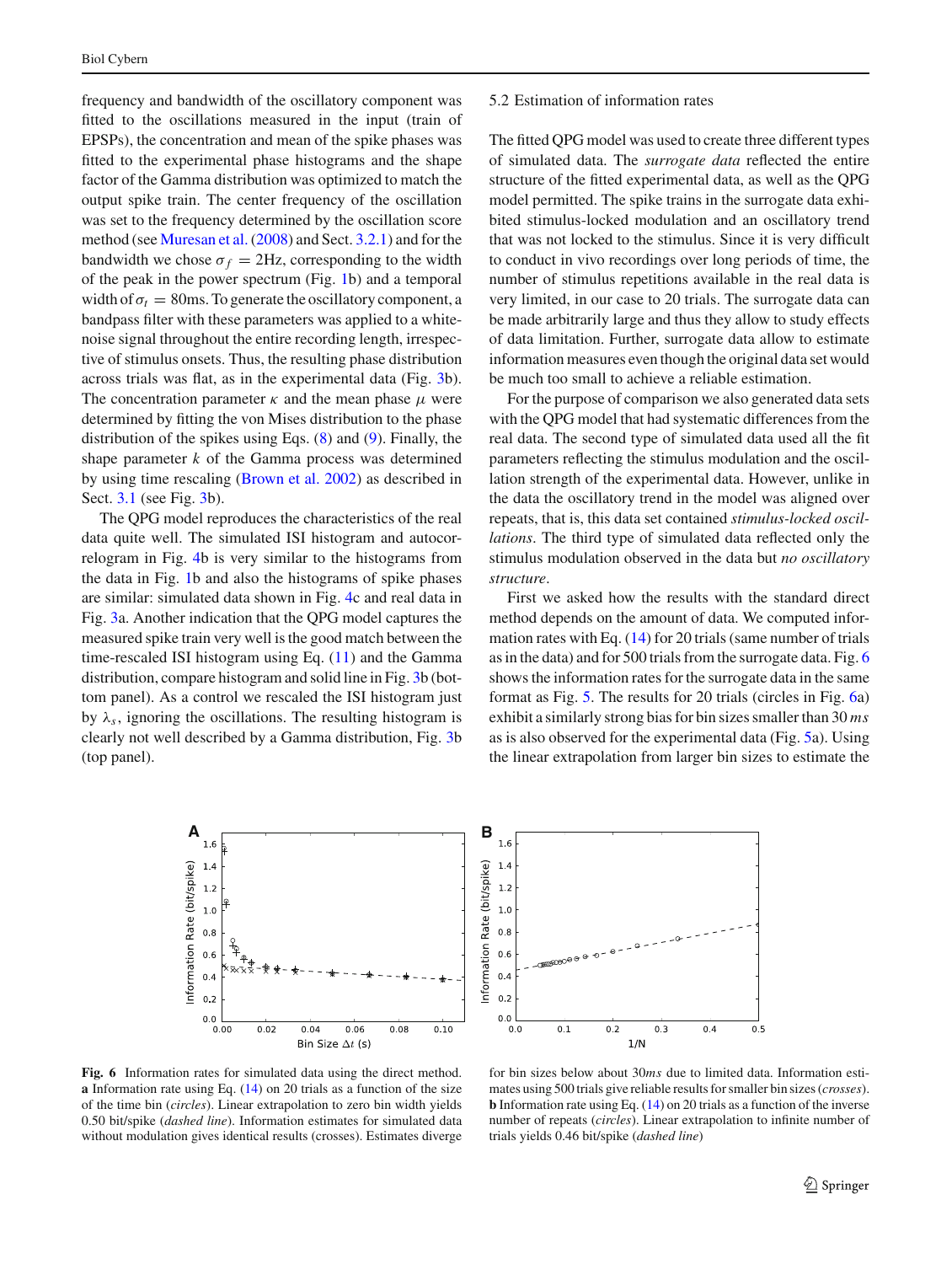

Information Rate (bit/spike)

 $2.5$ 

 $2.c$ 

 $1.5$ 

 $1.0$ 

 $0.5$ 

 $0.0$ 

 $0.00$ 

 $0.05$ 

 $0.10$ 

 $1/N$ 

**Fig. 7** Information rates for simulated data using the multiconditional direct method. **a** *Circles* mark the information rate on 500 trials as a function of the size of the time bin for stimulus-locked oscillations computed with equation [\(14\)](#page-6-2). Note the additional information compared to A below 30*ms* bin size. *Diamonds* mark the information rate for non-stimulus-locked oscillations using equation [\(16\)](#page-7-1). **b** Information rate using equation [\(16\)](#page-7-1) as a function of the inverse number of trials. Circles mark the rates obtained with Eq. [\(14\)](#page-6-2) for stimulus-

locked oscillations. Other symbols denote results obtained with  $(16)$  for non-stimulus-locked oscillations for different numbers of phase bins: 5 phase bins (*crosses*), 10 phase bins (*diamonds*), and 20 phase bins (*pluses*). *Dashed lines* are the linear extrapolations. Both methods give comparable results around 1.5 bit/spike. The *red triangle* marks the maximal achievable amount of information rate of 2.13 bit/s computed by assuming independence of oscillatory and rate-encoded information, see Eq. [18](#page-7-2)

 $0.15$ 

 $\circ$ 

Ò

 $0.20$ 

 $0.25$ 

information rate as in Fig. [5,](#page-6-3) the results for the surrogate data are very similar to the results on the real data in Fig. [5:](#page-6-3) 0.50 bit/spike for extrapolation to small time bins ( $\Delta t \rightarrow 0$ ) Fig. [6a](#page-8-0); and 0.45 bit/spike for extrapolation to small time bins and large numbers of trials ( $\Delta t$ ,  $1/N \rightarrow 0$ ), Fig. [6b](#page-8-0). In addition, the surrogate data allow to verify the validity of the linear extrapolation. The information estimates for 500 trials (crosses in Fig. [6a](#page-8-0)) lie slightly lower than the ones for 20 trials, as expected, but follow the linear trend to much smaller bin sizes.

Next, we used Eq.  $(16)$  on the surrogate data to assess the contribution of the not stimulus-locked oscillations to the information rate of the spike trains generated by the QPG model. For comparison, we studied also the effect of stimulus-locked oscillations by applying the standard formula for direct information  $(14)$  to the simulated data with the oscillations aligned across trials. In both cases we used 500 simulated trials. Figure 7 depicts the resulting information rates. For the stimulus-locked oscillations (circles) the additional information due to the oscillations is visible only at small bin sizes in Fig. 7a and therefore can easily be overlooked with limited data. In contrast, the result of nonstimulus-locked oscillations (diamonds) can be extrapolated from larger bin sizes. But note that the information rate of not stimulus-locked oscillations relies on an extended response histogram (in time and phase) and therefore the required amount of data is not smaller than for stimulus-locked oscillations. Therefore, both methods we use in Fig. 7 to estimate the information rates rely on boosting the amount of data with the QPG model, the extrapolations to zero bin size could not have been done directly on the experimental data with only 20 repeats. In the right panel (Fig. 7b) the obtained estimates for the information rates are extrapolated to infinite number of trials using different numbers of phase bins in the extended response histogram. Three observations with the resulting asymptotic information rates should be emphasized. First, oscillations contribute a significant amount of information. They add about 1 bit/spike for this cell, more than twice the information contained in stimulus-locked rate modulations alone (cf. Fig. [6a](#page-8-0), b). Second, the information rates have a similar value, around 1.5 bit/spike, whether or not the oscillations are locked to the stimulus. Note that the rates for not stimulus-locked oscillations converge to 1.5 bit/spike for 10 or more phase bins. Third, the measured information rates reach about 70% of the value one would expect, if stimulus-locked and oscillatory modulation were entirely independent. The upper bound  $(18)$  for this cell that was best fitted with  $\kappa = 2.44$  is 2.13 bit/spike, as marked by the red triangle in Fig. 7b.

We have investigated whether the de-jittering method in Sect. [4.2.1](#page-7-3) gives comparable results to the multiconditional method to estimate the information in oscillatory spike trains. The [de-jittering](#page-13-11) method has been used in Koepsell et al. [\(2008\)](#page-13-11) to estimate information rates. However, since the limited amount of experimental data, the information of the de-jittered spike train has been estimated using the signal-to-noise ratio and the assumption of a Gaussian information channel. Here, we de-jittered the simulated data as described in Sect. [4.2.1](#page-7-3) and applied equation [\(14\)](#page-6-2) to deter-mine the information rate in single spikes. Figure [8a](#page-10-1), b shows that the information rate estimation using de-jittering agrees quite well with the results obtained by the more rigorous treatment described in this paper. This comparison confirms that the de-jittering method is a viable method to estimate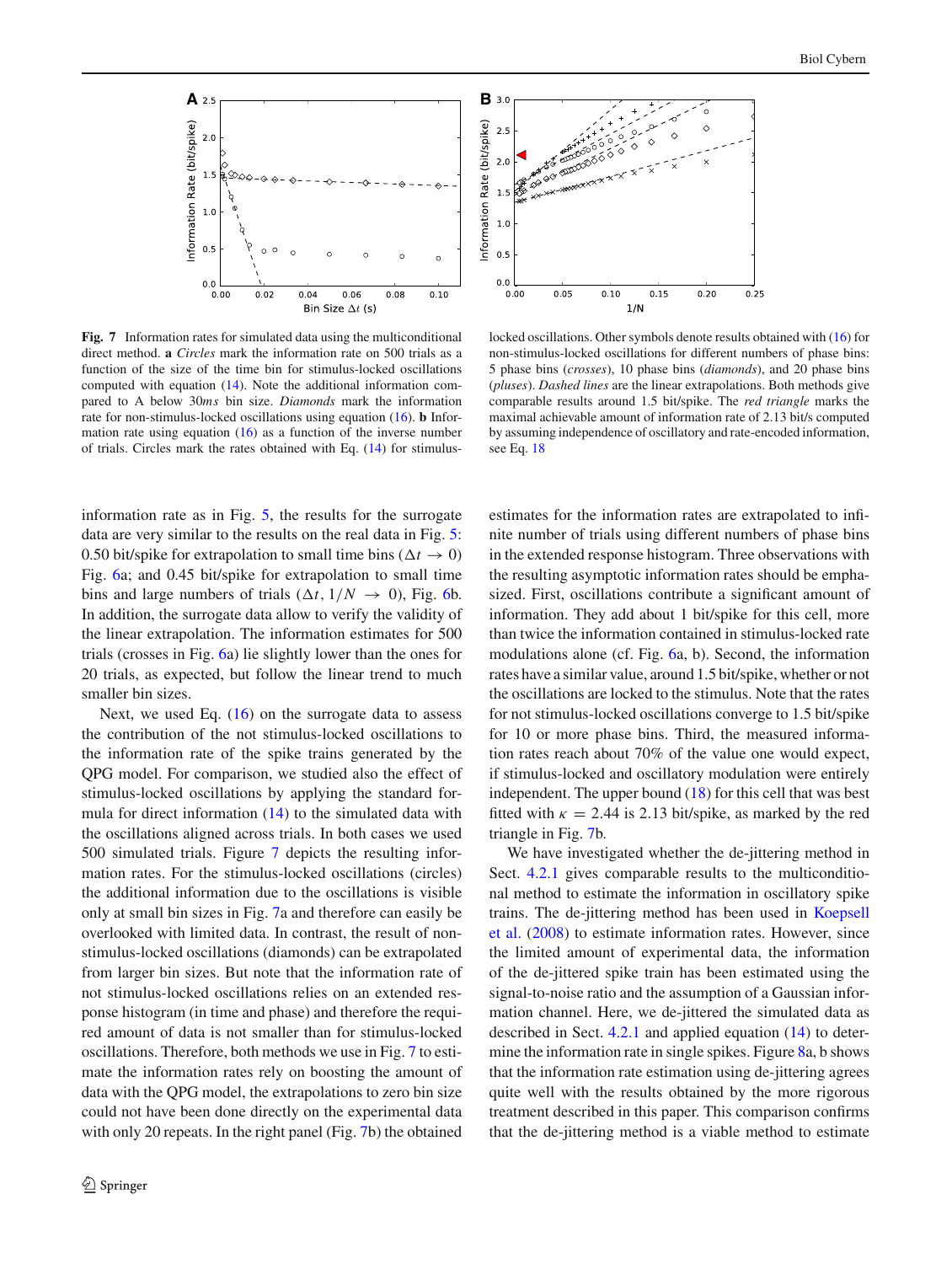

<span id="page-10-1"></span>**Fig. 8** Estimating Information rate using spike de-jittering method. **a** Information rate as a function of bin width for single spikes obtained by formula [\(14\)](#page-6-2) after spike de-jittering (*circles*): Using a reference oscillation  $\phi_0(t) = f \cdot t$ , individual spikes have been shifted by the

the information in oscillatory activity on limited amounts of data without explicitly modeling the data.

## <span id="page-10-0"></span>**6 Discussion**

#### 6.1 Phase transmission versus phase coding

The phenomenon we have focused on in this paper is phase coupling of oscillatory neural activity between input and output of a neuron that also responds to an externally defined stimulus. Specifically, we proposed a model and a method to measure information transmission rates if the oscillations are not locked to the stimulus. In the phase transmission we consider, each spike provides information about the external stimulus and about the phase of the input oscillation. The appropriate measure for the information rate in this transmission process is  $I$ (spike;  $s, \phi$ ).

It is important to emphasize how phase transmission is different from a traditional spike phase code and how both schemes are related. In a spike phase code, such as in place fields of the hippocampus, information is *encoded* by relative shifts of spikes with respect to a reference oscillation (theta waves). To read off the relative phases, the receiver has also to have independent access to the oscillatory reference signal. Accordingly, the transmitted information rate should be measured by  $I$ (spike,  $\phi$ ; s), where  $\phi$  are the relative phases between spikes and reference signal. Once oscillations are used to phase-encode information, one can ask how neurons downstream can pick up phase structure in the spike trains, carrying either phase encoded information or the reference signal, and reliably reproduce (or transmit) it in their output. This type of phase transmission we have investigated in oscillatory LGN cells.

Two recent studies provide evidence for additional phasecoded information in the visual system, however with respect

nformation Rate (bit/spike)  $20$  $1.5$  $1<sub>c</sub>$  $0.5$  $0.0$  $0.00$  $0.07$  $0.04$  $0.06$  $0.08$  $0.10$  $1/N$ 

phase-dependent amount  $\phi_0 - \phi(t)/(2\pi f)$ . The obtained information rate is comparable to the one obtained by the multiconditional method (*diamonds*). **b** Extrapolation of the information estimate in A to infinite number of trials

to stimulus-locked oscillations: Montemurro et al. [\(2008\)](#page-13-8) have shown that the spike phase relative to slow  $\left($ <12 Hz) oscillations in the local field potential of V1 which are locked to the stimulus carries additional stimulus information. Masse and Cook [\(2008\)](#page-13-23) have shown that the spike phase in MT relative to oscillations which are driven by the stimulus frame refresh carries additional information. It has been an open question whether spike phases relative to spontaneous oscillations that are not locked to the stimulus encode additional information. For the LGN data we have provided evidence that phase information isreliably transmitted. However, what type of phase code is employed and what information is encoded has not been addressed in this paper.

# 6.2 Potential artifacts and sources of bias in parameter estimation

Oscillatory artifacts due to line noise or due to frame and refresh rates in the monitor are of concern in all studies involving oscillations in neural responses to visual stimuli. Therefore, controls have to be conducted. To control for line noise one can search for spectral peaks centered at the line frequency of 60 Hz. Weak line noise artifacts were visible in some of the raw membrane recordings, however, never in the spike or EPSP trains we extracted. Further, artifacts in the membrane voltage were always easy to discern from true spectral peaks by their narrow width. To control for monitor artifacts one can use the monitor refresh signal in the phase locking analysis described in Sect. [3.2.2.](#page-4-1) The resulting phase distributions were flat. Furthermore, we observed that the oscillations persisted in spontaneous spiking activity when the eye was closed (data not shown).

Further, one has to exclude that the procedure described in Sect. [3.2.2](#page-4-1) for estimating an oscillation phase from intracellular recordingsintroduces "false" phase locking between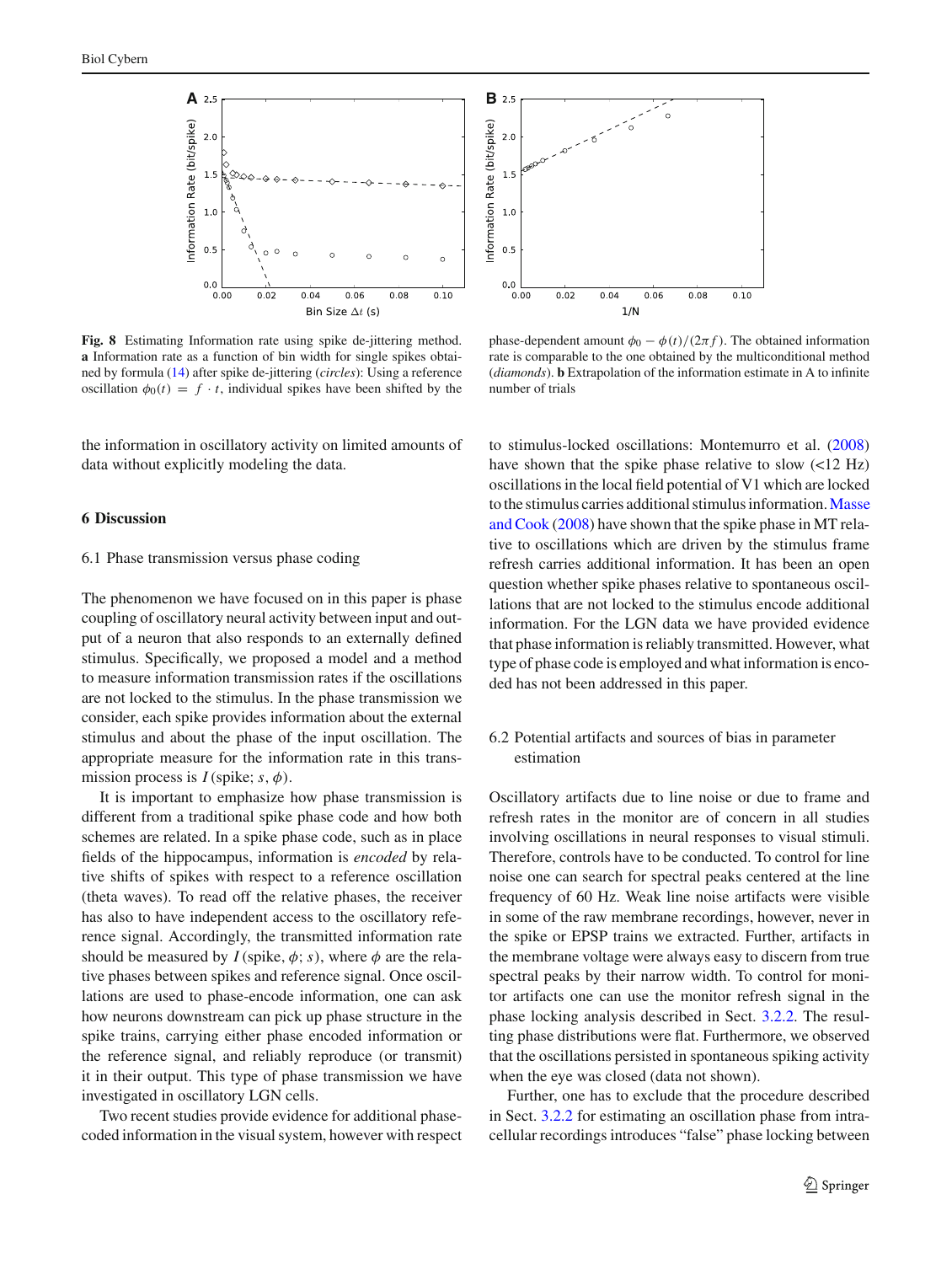inputs and outputs of the LGN cells. The phase estimation can in fact become noisy if the event rates become low and errors in the event detection can introduce biases. In our case, however, the event rates where quite high, above 30 spikes/s on average (see Fig. [2a](#page-3-0)). Furthermore, the main imperfection in the event detection (to miss input events near spikes) would weaken the phase locking effect and not introduce false ones.

If the information rate is estimated with limited data it is possible that the oscillations are not fully averaged out in the PSTH. If the frequency bands of oscillations and stimuluslocked modulation are separated, the standard practice of using low-pass filtering in computing the PSTH (Sect. [3.1\)](#page-2-3) reduces this effect already significantly. Potential residual oscillations in the PSTH lead to overestimation of the information in the stimulus-dependent rate modulation. Note that this potential bias does not introduce an artifactual information gain due to oscillations. Actually, it would work against finding a significant gain in information through the oscillatory activity because the overestimated quantity is subtracted.

## 6.3 Relations between our methods and earlier work

The QPG model we devised to describe phase locking of neural responses to an oscillatory input is related to some earlier models. In the limit of zero bandwidth, the oscillation phase becomes  $\phi(t) = f t$  and the QPG model (with constant visual input) degenerates to a modulated Gamma process with a cyclic trend [\(Berman](#page-12-11) [1981](#page-12-11)). Koyama and Shinomoto [\(2005](#page-13-24)) have proposed a model for oscillatory spike trains that uses  $1 + \sigma \cos(\phi)$  instead of the von Mises function as the factor to convey an oscillatory trend. We chose the von Mises distribution to model phase modulations since it isthe highest entropy distribution for a given phase concentration and is able to model arbitrary phase concentrations. In contrast, the Koyama and Shinomoto (KS) model is limited to describing phase concentrations below  $\kappa = 1.2$  corresponding to a circular variance of  $var(\phi) = 0.75$ , even for maximal modulation  $\sigma$ . This limitation of the KS model can be easily verified using Eqs.  $(8)$ – $(10)$ .

We have derived the multiconditional information rate [\(16\)](#page-7-1) to measure the information rate through single spikes in a neuron that experiences two simultaneous influences, a stimulus-locked rate modulation and a periodic rate modulation that is not locked to the stimulus. This method is an extension of the direct method applied to single-spike events [\(14\)](#page-6-2) [\(Rieke](#page-13-22) et al. [1999;](#page-13-22) [Brenner](#page-12-9) et al. [2000](#page-12-9)).

#### 6.4 Functional roles of spontaneous oscillations

If the observed oscillations are ongoing and contain no stimulus-dependent modulation, the QPG model performs an operation similar to amplitude modulation (AM) in a radio broadcastsignal:The stimulus-dependentrate λ*<sup>s</sup>* corresponds to the modulation signal, the oscillations correspond to the high-frequency carrier in an AM signal. Analogous to broadcast transmission, the stimulus signal is modulated into the high-frequency band. However, unlike in a radio signal, the low frequency signal isstill present in the spike train (because the multiplication is between two positive rate functions in the QPG model and therefore the resulting signal has no symmetric amplitude envelope). Thus, the spike train containsthe stimulus signal twice, it can either be decoded by low pass filtering (usual method of rate decoding) or by band pass filtering. If the frequencies of the stimulus and the frequency of the ongoing oscillations are well separated, they can be transmitted and read out independently from each other. Furthermore, the low-pass and the band-pass signal are robust to different types of noise. Therefore, this redundant coding scheme could be used to achieve a more reliable readout of the stimulus signal downstream. For example, band pass filtering could be realized by tuned intrinsic subthreshold oscillations [\(Nowak](#page-13-25) [1997;](#page-13-25) [Hutcheon](#page-13-26) and Yarom [2000;](#page-13-26) Fellous et al. [2001;](#page-12-12) [Tiesinga](#page-13-27) et al. [2008](#page-13-27)).

In addition to robustness, oscillatory structure of the afferent input into cortex could subserve various other functions. First, it can support time-windowing in the readout for reducing crosstalk from all other neural activity (that does not share the oscillation). Second, common oscillations in different cells can produce synchrony between LGN spikes which has been shown to improve the success rate to activate cortical cells [\(Usrey](#page-13-28) et al. [2000;](#page-13-28) Bruno and [Sakmann](#page-12-13) [2006](#page-12-13)), for a model, see [Kenyon](#page-13-29) et al. [\(2004\)](#page-13-29). Third, it can enable oscillatory top-down attentional mechanisms to select between specific input streams [\(Fries](#page-12-14) et al. [2007](#page-12-14)).

# 6.5 Roles and coding mechanisms of stimulus-influenced oscillations

If the oscillations are stimulus-influenced, although not stimulus-locked, they carry information about the stimulus.If thisinformation were overlapping or identical with the information in  $\lambda_s$ , this redundancy could serve similar functions as described for stimulus-independent ongoing oscillations. However, if the information carried in the oscillations would represent stimulus properties not conveyed by  $\lambda_s$ , the oscillations would enable a multiplexing in spike trains, that is, two different signals could be carried by one spike train as seen, e.g., in the olfactory system [\(Stopfer](#page-13-30) et al. [2003](#page-13-30)). The multiplex scheme could employ a number of different encoding schemes. For example, the coherence of a spike train could be modulated or the phase of neural oscillations or of spikes relative to these oscillations could encode additional stimulus information [\(Gray](#page-13-31) et al. [1989](#page-13-31); Neuenschwander and Singer [1996;](#page-13-6) [Samonds](#page-13-32) et al. [2006](#page-13-32); [Montemurro](#page-13-8) et al. [2008](#page-13-8); [Masse](#page-13-23) and Cook [2008\)](#page-13-23).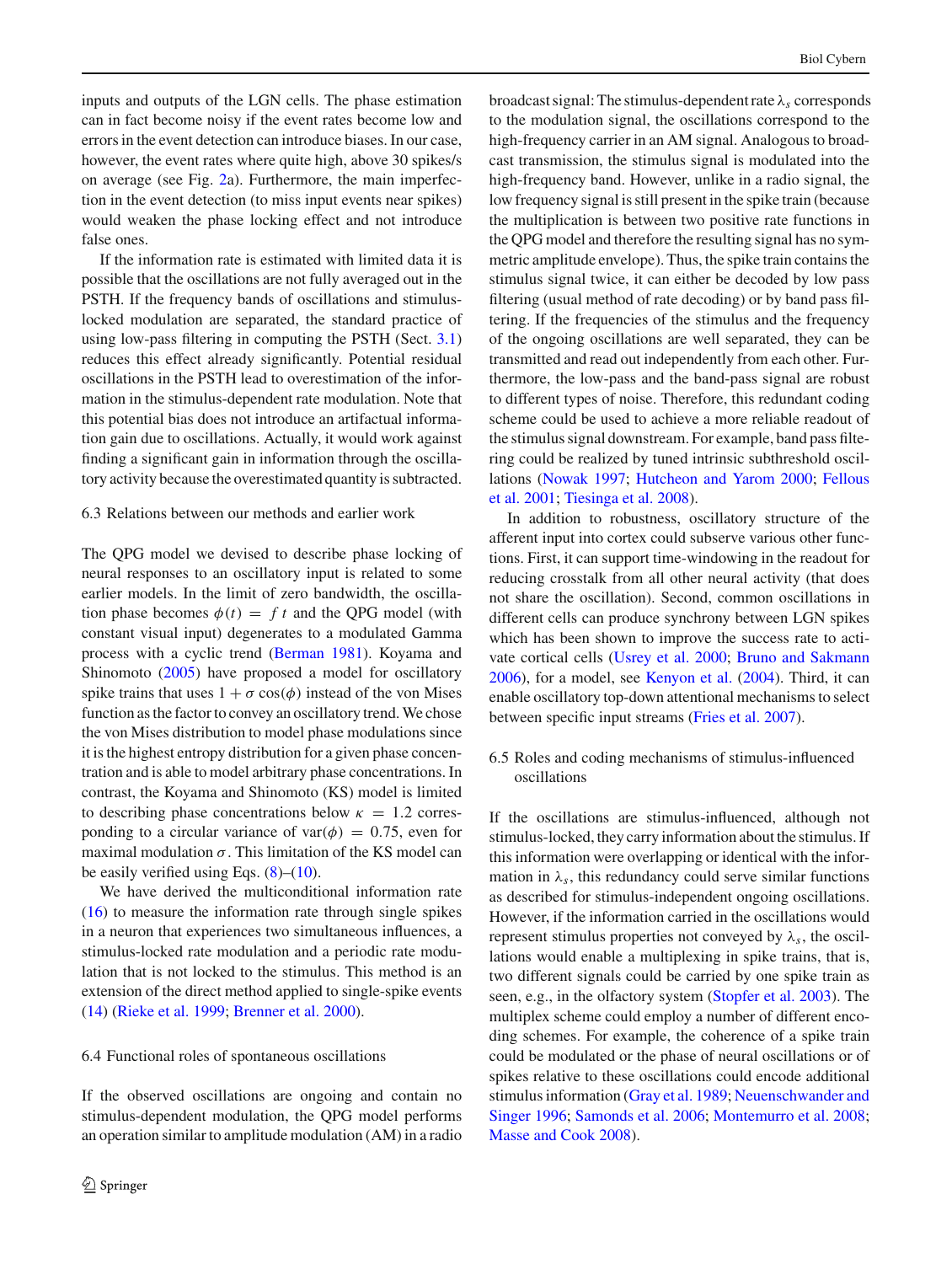The QPG model does not explicitly model how additional *stimulus properties* are encoded in the oscillatory signal. Nevertheless, we can use the QPG model to estimate the information that can be submitted using the oscillations as an additional information channel. Using a simple back-ofan-envelope calculation we can estimate the information in a phase code that synchronizes the oscillations (and thus the spikes) of two cells [\(Gray](#page-13-31) et al. [1989](#page-13-31); Neuenschwander and Singer [1996;](#page-13-6) [Samonds](#page-13-32) et al. [2006\)](#page-13-32) in a population of neurons. Since the oscillations in the fitted model have a bandwidth of  $\sigma_f = 2$  Hz, phase alignments cannot be instantaneous: The maximum relative phase adjustment necessary to synchronize two cells takes about 125 ms and is therefore within the behaviorally relevant range. Even with a conservative information estimate of 1 bit per cell in 125 ms (corresponding to two possible phases for say figure and ground), the encoded information would be about 8 bit/s and therefore comparable to the rate-encoded information of 9 bit/s (0.45 bit/spike at a typical rate of 20 spikes/s). Thus, the oscillation-based channel can encode stimulus information in the oscillation phase that is independent from the type of information conveyed by the rate.

If such an additional oscillation-based information channel exists in the early visual system, the most interesting question is, of course, what properties of the stimulus the channel conveys. So far, this question has not be answered for the early mammal visual system. However, a recent study of the impact of retinal oscillations on the behavior of frogs suggest the intriguing possibility that retinal oscillations could encode nonlocal information such as spatial or temporal stimulus context [\(Ishikane](#page-13-7) et al. [2005\)](#page-13-7).

## **7 Summary**

The paper presented new theoretical tools for studying the functional roles of oscillatory activity in the brain. To simulate oscillatory spike trains that are phase-locked to an oscillatory influence that is not stimulus-locked we described the quasi-periodic gamma (QPG) model. This model generates spikes using an inhomogeneous Gamma process modulated by the product of a stimulus-influenced rate and a quasiperiodic von Mises distribution. The QPG model can be fitted to oscillatory recordings in the LGN of the cat and reproduces the main characteristics of the data, such as ISI histogram, oscillation score and spike-phase histograms. To capture the information in the spike train about oscillations that are not locked to the stimulus, we propose the multiconditional direct method [\(16\)](#page-7-1), a generalization of the direct method applied to single-spike events [\(Rieke](#page-13-22) et al. [1999;](#page-13-22) Brenner et al. 2000). We estimated information rates in oscillatory LGN cells and discussed the possible consequences from our finding that oscillations contribute significantly to the information carried in the spike train. However, the proposed computational methods are not confined to visual neurons, they are general tools for investigating the transmission of oscillatory structure in neural activity in the brain.

**Acknowledgments** We thank J. Hirsch, X. Wang, and V. Vaingankar, University of Southern California, for numerous helpful discussions and for permitting the use of their experimental data. We also thank Tim Blanche and Charles Cadieu for valuable comments on the manuscript. The comments of two anonymous reviewers improved the manuscript substantially. This work has been supported by NSF grant IIS-0713657. The data analysis and [simulations](#page-13-33) were computed using IPython (Pérez and Granger [2007\)](#page-13-33) and NumPy/SciPy [\(Oliphant](#page-13-34) [2007](#page-13-34)), all figures were produced using Matplotlib (Barrett et al. 2005).

#### **References**

- <span id="page-12-0"></span>Adrian ED (1942) Olfactory reactions in the brain of the hedgehog. J Physiol 100(4):459–473
- <span id="page-12-10"></span>Aldworth ZN, Miller JP, Gedeon T, Cummins GI, Dimitrov AG (2005) Dejittered spike-conditioned stimulus waveforms yield improved estimates of neuronal feature selectivity and spiketiming precision of sensory interneurons. J Neurosci 25(22): 5323–5332
- <span id="page-12-2"></span>Ahissar E, Vaadia E (1990) Oscillatory activity of single units in a somatosensory cortex of an awake monkey and their possible role in texture analysis. Proc Natl Acad Sci USA 87(22):8935–8939
- <span id="page-12-6"></span>Barlow HB, Fitzhugh R, Kuffler SW (1957) Change of organization in the receptive fields of the cat's retina during dark adaptation. J Physiol 137(3):338–354
- Barrett P, Hunter J, Miller JT, Hsu JC, Greenfield P (2005) Matplotlib a portable python plotting package. Astron Data Anal Softw Syst XIV ASP Conf Ser 347:91–395
- <span id="page-12-4"></span>Barbieri R, Quirk MC, Frank LM, Wilson MA, Brown EN (2001) Construction and analysis of non-Poisson stimulus–response models of neural spiking activity. J Neurosci Methods 105(1):25– 37
- <span id="page-12-11"></span>Berman M (1981) Inhomogeneous and modulated gamma processes. Biometrika 68(1):143–152
- <span id="page-12-8"></span>Borst A, Theunissen FE (1999) Information theory and neural coding. Nature Neurosci 2:947–957
- <span id="page-12-9"></span>Brenner N, Strong SP, Koberle R, Bialek W, Steveninck RRR (2000) Synergy in a neural code. Neural Comput 12(7):1531–1552
- <span id="page-12-5"></span>Brown EN, Barbieri R, Ventura V, Kass RE, Frank LM (2002) The time-rescaling theorem and its application to neural spike train data analysis. Neural Comput 14(2):325–346
- <span id="page-12-13"></span>Bruno RM, Sakmann B (2006) Cortex is driven by weak but synchronously active thalamocortical synapses. Science 312(5780): 1622–1627
- <span id="page-12-3"></span>Castelo-Branco M, Neuenschwander S, Singer W (1998) Synchronization of visual responses between the cortex, lateral geniculate nucleus, and retina in the anesthetized cat. J Neurosci 18(16):6395–6410
- <span id="page-12-7"></span>Eckhorn R, Popel B (1975) Rigorous and extended application of information theory to the afferent visual system of the cat. II. Experimental results. Biol Cybern 17(1):71–77
- <span id="page-12-12"></span>Fellous JM, Houweling AR, Modi RH, Rao RPN, Tiesinga PHE, Sejnowski TJ (2001) Frequency dependence of spike timing reliability in cortical pyramidal cells and interneurons. J Neurophysiol 85(4):1782–1787
- <span id="page-12-1"></span>Freeman WJ (1972) Measurement of oscillatory responses to electrical stimulation in olfactory bulb of cat.J Neurophysiol 35(6):762–779
- <span id="page-12-14"></span>Fries P, Nikolić D, Singer W (2007) The gamma cycle. Trends Neurosci 30(7):309–316